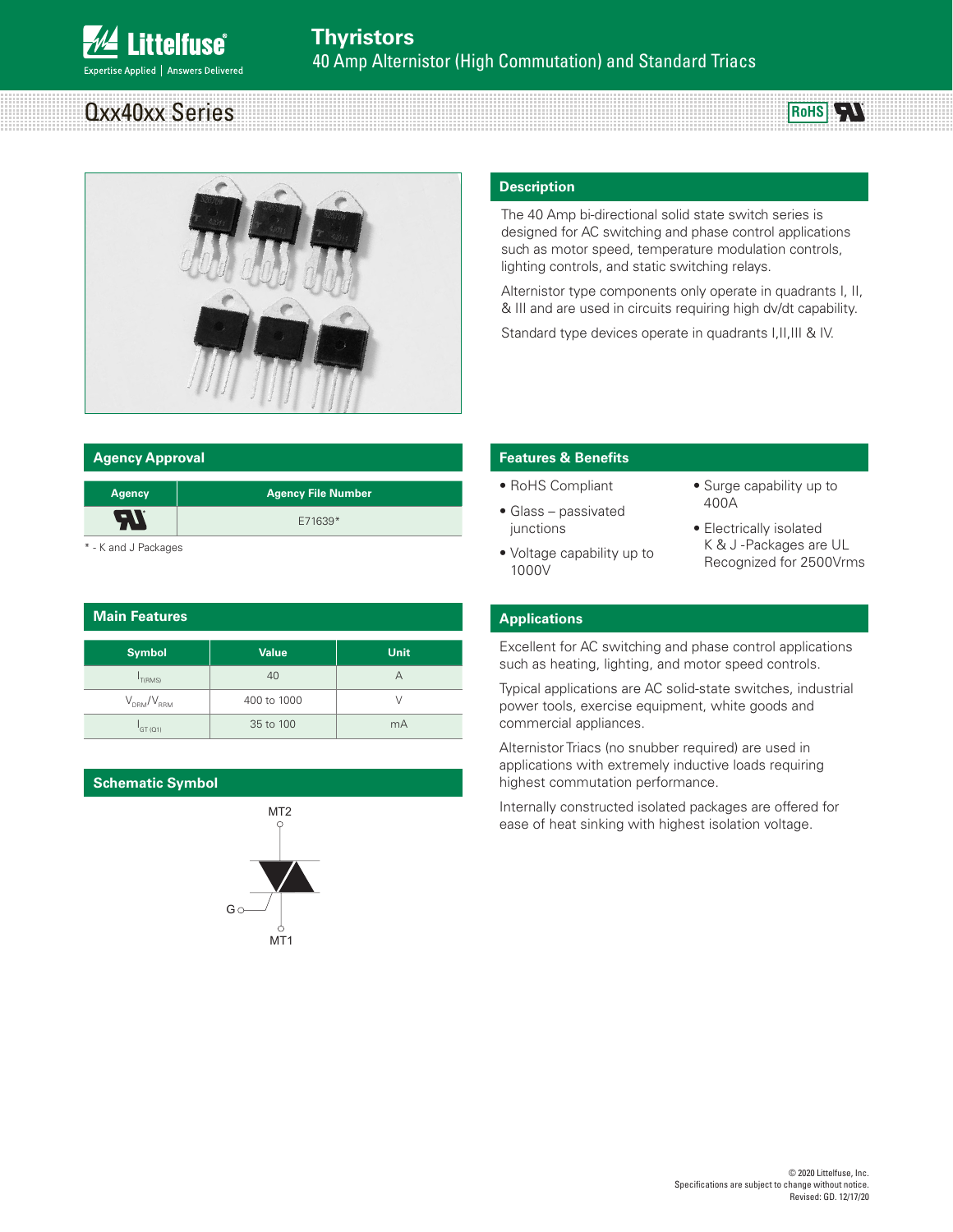| <b>Absolute Maximum Ratings - Alternistor Triac (3 Quadrants)</b> |                                                                                           |                                              |                  |                |                |  |
|-------------------------------------------------------------------|-------------------------------------------------------------------------------------------|----------------------------------------------|------------------|----------------|----------------|--|
| <b>Symbol</b>                                                     | <b>Parameter</b>                                                                          | <b>Value</b>                                 | <b>Unit</b>      |                |                |  |
| $I_{T(RMS)}$                                                      | RMS on-state current (full sine wave)                                                     | Qxx40x7<br>$Q$ <sub>x</sub> $x$ 40 $x$ H $6$ | $T_c = 75 °C$    | 40             | $\overline{A}$ |  |
|                                                                   | Non repetitive surge peak on-state current                                                | $f = 50$ Hz                                  | $t = 20$ ms      | 335            |                |  |
| $1$ TSM                                                           | (full cycle, TJ initial = $25^{\circ}$ C)                                                 | $f = 60$ Hz                                  | $t = 16.7$ ms    | 400            | А              |  |
| $ ^{2}t$                                                          | 12t Value for fusing                                                                      |                                              | $t_{0} = 8.3$ ms | 664            | $A^2S$         |  |
| di/dt                                                             | Critical rate of rise of on-state current<br>$(IG = 2 \times IGT, tr \le 100 \text{ ns})$ | $f = 120$ Hz                                 | $T_{1} = 125 °C$ | 150            | $A/\mu s$      |  |
| I <sub>GTM</sub>                                                  | Peak gate trigger current                                                                 | $t_{0} = 20 \mu s$                           | $T_{1} = 125 °C$ | $\overline{4}$ | $\overline{A}$ |  |
| $P_{G(AV)}$                                                       | $T = 125 °C$<br>Average gate power dissipation                                            |                                              |                  | 0.5            | W              |  |
| $\mathsf{T}_{\mathsf{stg}}$                                       | Storage temperature range                                                                 |                                              |                  | $-40$ to 150   | $^{\circ}C$    |  |
| T,                                                                |                                                                                           | Operating junction temperature range         |                  | -40 to 125     | $^{\circ}C$    |  |

#### **Absolute Maximum Ratings – Standard Triac (4 Quadrants)**

| <b>Symbol</b>                          | <b>Parameter</b>                          | <b>Test Conditions</b> |                                     | <b>Value</b>   | <b>Unit</b>    |
|----------------------------------------|-------------------------------------------|------------------------|-------------------------------------|----------------|----------------|
| T(RMS)                                 | RMS on-state current                      | Qxx40x3/Qxx40x4        | $T_c = 75 °C$                       | 40             | А              |
|                                        | Peak non-repetitive surge current         | $f = 50$ Hz            | $t = 20$ ms                         | 335            | А              |
| I <sub>TSM</sub>                       |                                           | $f = 60$ Hz            | $t = 16$ ms                         | 400            |                |
| $ ^{2}t$                               | <sup>2</sup> t Value for fusing           |                        | $t_{0} = 8.3$ ms                    | 664            | $A^2S$         |
| di/dt                                  | Critical rate-of-rise of on-state current |                        | f = 120 Hz; T <sub>1</sub> = 125 °C | 150            | $A/\mu s$      |
| $I_{GTM}$                              | Peak gate current                         | $t_{\circ} = 20 \mu s$ | $T_{1} = 125 °C$                    | $\overline{4}$ | $\overline{A}$ |
| $\mathsf{P}_{\mathsf{G}(\mathsf{AV})}$ | Average gate power dissipation            |                        | $T_{1} = 125^{\circ}C$              | 0.5            | W              |
| $\mathsf{T}_{\text{stg}}$              | Storage temperature range                 |                        |                                     | -40 to 150     | $^{\circ}$ C   |
| Τ,                                     | Operating junction temperature range      |                        |                                     | -40 to 125     | $^{\circ}C$    |

## Electrical Characteristics (T<sub>J</sub> = 25°C, unless otherwise specified) — Alternistor Triac (3 Quadrants)

|                            | <b>Test Conditions</b>                                         |                |                 | <b>Value</b> |                |         | <b>Unit</b> |
|----------------------------|----------------------------------------------------------------|----------------|-----------------|--------------|----------------|---------|-------------|
| <b>Symbol</b>              |                                                                |                | <b>Quadrant</b> |              | <b>Qxx40K5</b> | Qxx40x7 |             |
| $^1$ GT                    | $V_p = 12V$ R <sub>1</sub> = 60 $\Omega$                       | $ -  -   $     | MAX.            | 80           | 50             | 100     | mA          |
| $V_{GT}$                   | $V_{\text{n}} = 12V R_{\text{i}} = 60 \Omega$                  | $ -  -   $     | MAX.            | 1.3          | 1.3            | 2.0     | V           |
| $\mathsf{V}_{\mathsf{GD}}$ | $V_p = V_{pPA}$ R <sub>1</sub> = 3.3 kΩ T <sub>1</sub> = 125°C | $1 -    -    $ | MIN.            | 0.2          |                |         | V           |
| Ч.                         | $L = 400mA$                                                    |                | MAX.            | 80           | 75             | 100     | mA          |
|                            | $V_p = V_{pBM}$ Gate Open T <sub>1</sub> = 125°C               | 400V           |                 | 600          | 500            | 700     |             |
| dv/dt                      |                                                                | 600V           | MIN.            | 500          | 475            | 625     |             |
|                            |                                                                | 800V           |                 | 475          | 400            | 575     | $V/\mu s$   |
|                            |                                                                | 1000V          |                 | 1000         | 800            | 1200    |             |
| (dv/dt)c                   | $(di/dt)c = 21.6$ A/ms T <sub>1</sub> = 125°C                  |                | MIN.            | 30           | 20             | 50      | $V/\mu s$   |
| $t_{gt}$                   | $I_c = 2 \times I_{cT}$ PW = 15µs $I_T = 56.6A(pk)$            |                | TYP.            |              | 5              |         | $\mu s$     |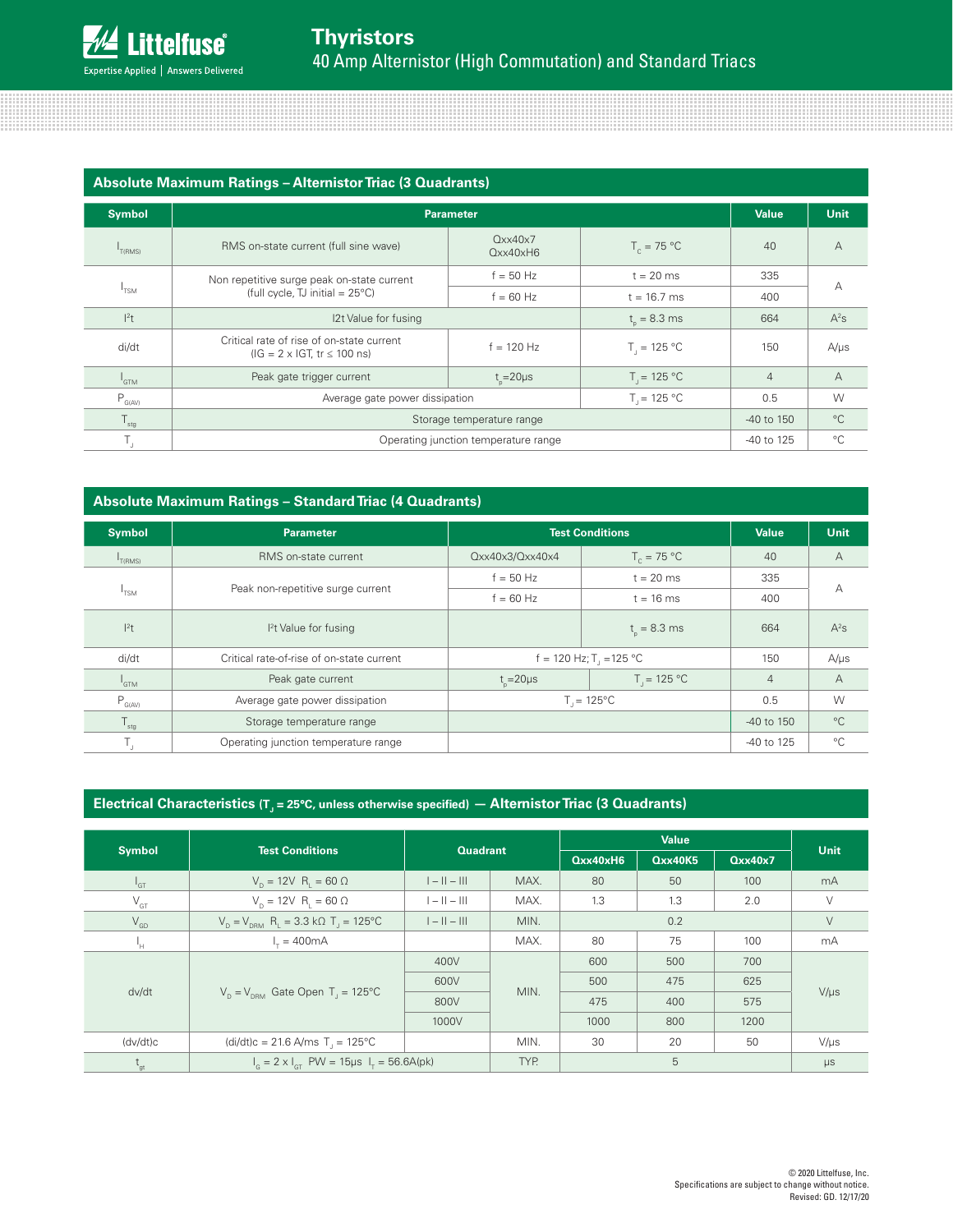,,,,,,,,,,,,,,,,,,,,,,,,,,,,

# **Electrical Characteristics** (T<sub>J</sub> = 25°C, unless otherwise specified) — Standard Triac (4 Quadrants)

| <b>Symbol</b>              | <b>Test Conditions</b>                                              |                | <b>Quadrant</b> | Qxx40x3 | Value<br>Qxx40x4 | Unit      |
|----------------------------|---------------------------------------------------------------------|----------------|-----------------|---------|------------------|-----------|
|                            |                                                                     | $1 - 11 - 111$ | MAX.            | 35      | 50               | mA        |
| $L_{\text{GT}}$            | $V_{p} = 12 \text{ V}; R_{i} = 60 \Omega$                           | IV             | MAX.            | 70      | 100              |           |
| $V_{GT}$                   | $V_{p} = 12 \text{ V}; R_{i} = 60 \Omega$                           | ALL            | MAX.            | 1.3     | 1.3              | $\vee$    |
| $\rm V_{\rm GD}$           | $V_p = V_{p,ph}$ ; R <sub>1</sub> = 3.3 kΩ; T <sub>1</sub> = 125 °C | ALL            | MIN.            | 0.2     | 0.2              | $\vee$    |
| Ч.                         | $Ir = 400mA (initial)$                                              |                | MAX.            | 80      | 80               | mA        |
|                            |                                                                     | 400V           |                 | 400     | 400              |           |
| dv/dt                      | $V_p = V_{p,gal}$ ; Gate Open; T <sub>1</sub> = 125 °C              | 600V           | MIN.            | 400     | 400              | $V/\mu s$ |
|                            |                                                                     | 800V           |                 | 400     | 400              |           |
| (dv/dt)c                   | (di/dt)c = 4.3 A/ms; T = 125 °C                                     |                | MIN.            | 10      | 10               | $V/\mu s$ |
| $\mathsf{t}_{\mathsf{gt}}$ | $I_c = 2 \times I_{cr}$ ; PW = 15µs; $I_r = 35.4$ A                 |                | TYP.            | 5       | 5                | $\mu s$   |
| dv/dt                      | VD=VDRM, Gate Open, TJ=100°C 1000V                                  |                |                 |         | 300              | $V/\mu s$ |

and the contract of the contract of the contract of the contract of the contract of the contract of the contract of

#### **Static Characteristics**

| <b>Symbol</b>                        | <b>Test Conditions</b>                         |                        |              |      |     | <b>Unit</b> |
|--------------------------------------|------------------------------------------------|------------------------|--------------|------|-----|-------------|
| $\mathsf{V}_{\mathsf{TM}}$           | $I_{\text{m}}$ = 56.6A t <sub>r</sub> = 380 µs | $T = 25^{\circ}C$      | MAX.         |      | 1.8 |             |
| <sup>'</sup> DRM<br><sup>1</sup> RRM | $V_{D} = V_{DRM} / V_{RRM}$                    | $=25^{\circ}$ C        | 400-1000V    | MAX. | 20  | μA          |
|                                      |                                                | $T_{1} = 125^{\circ}C$ | $400 - 800V$ | MAX. |     | mA          |
|                                      |                                                | $T_{1} = 100^{\circ}C$ | 1000V        | MAX. |     | mA          |

#### **Thermal Resistances**

| <b>Symbol</b>                                          | <b>Parameter</b>      |                        | <b>Value</b>                                   | <b>Unit</b> |      |
|--------------------------------------------------------|-----------------------|------------------------|------------------------------------------------|-------------|------|
| $\mathsf{R}_{_{\Theta(\mathsf{J}\text{-}\mathsf{C})}}$ | Junction to case (AC) |                        | Qxx40KH6<br>Qxx40K5/7<br>Qxx40K4/J4<br>Qxx40K3 | 0.97        | °C/W |
|                                                        |                       | $Q$ xx40JH6<br>Qxx40J7 | 0.95                                           |             |      |

Note: xx = voltage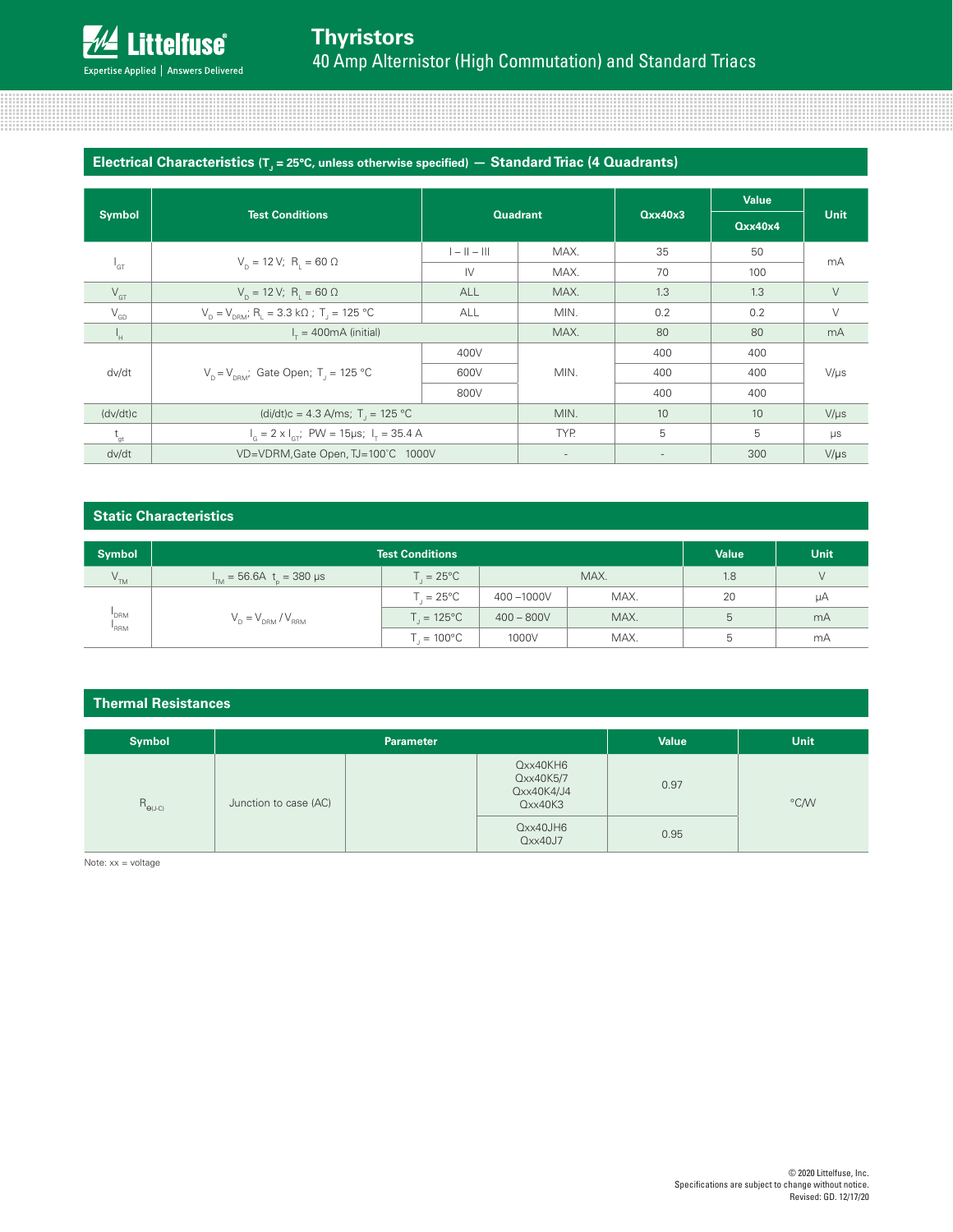

<u> 1999 - 1999 - 1999 - 1999 - 1999 - 1999 - 1999 - 1999 - 1999 - 1999 - 1999 - 1999 - 1999 - 1999 - 1999 - 19</u>

## **Figure 1: Definition of Quadrants**



Note: Alternistors will not operate in QIV



**Figure 2: Normalized DC Gate Trigger Current for All Quadrants vs. Junction Temperature**



#### **Figure 4: Normalized DC Gate Trigger Voltage for All Quadrants vs. Junction Temperature**

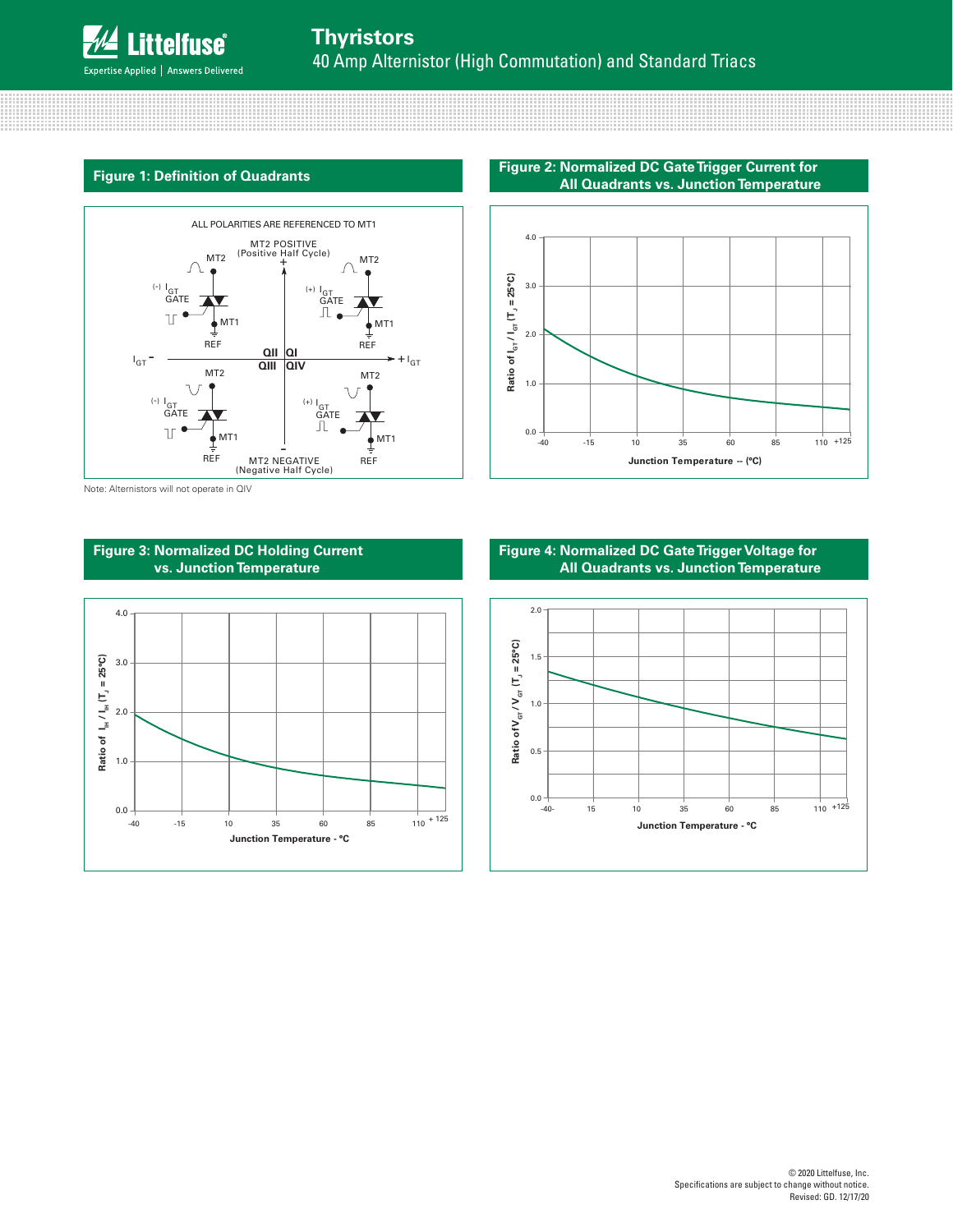# **Thyristors** 40 Amp Alternistor (High Commutation) and Standard Triacs

Expertise Applied | Answers Delivered

## **Figure 5: Power Dissipation (Typical) vs. RMS On-State Current**



#### **Figure 7: On-State Current vs. On-State Voltage (Typical)**



## **Figure 8: Surge Peak On-State Current vs. Number of Cycles**



50 60 70 80 90 100 110 120 130 0 5 10 15 20 25 30 35 40 45 50 **Max Allowable Case Temperature**  Max Allowable Case Temperature<br> $(\mathsf{T}_c)$  - ºC

**Figure 6: Maximum Allowable Case Temperature** 

**vs. On-State Current**

**RMS On-State Current [I<sub>T(RMS)</sub>] - AMPS** 

#### Supply Frequency: 60Hz Sinusoidal Load: Resistive RMS On-State  $[I_{T(RMS)}]$ : Max Rated Value at Specific Case Temperature

#### Notes:

- 1) Gate control may be lost during and immediately following surge current interval. 2) Overload may not be repeated until junction temperature has returned to steady-state
- rated value.

#### © 2020 Littelfuse, Inc. Specifications are subject to change without notice. Revised: GD. 12/17/20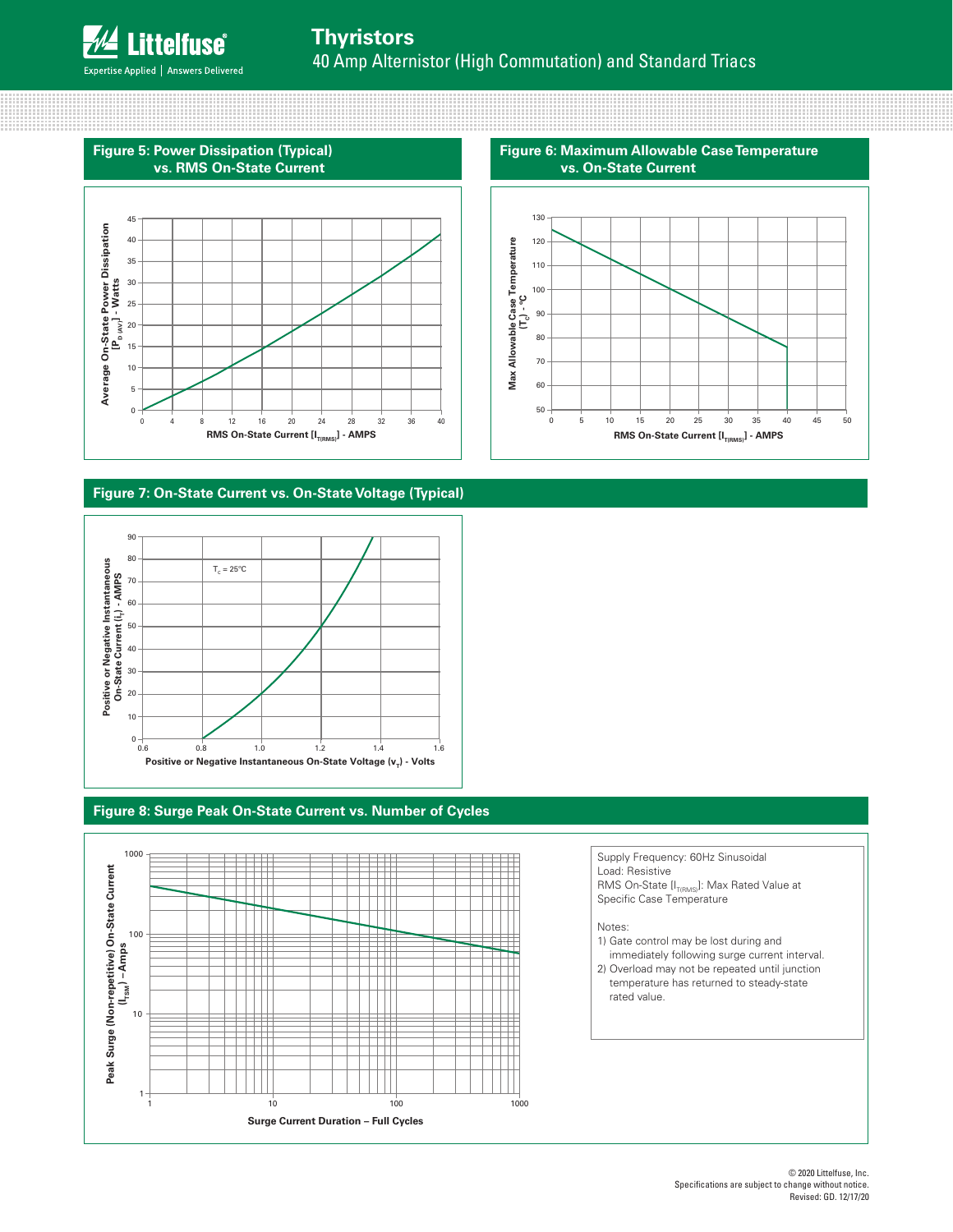8888888888888

#### **Soldering Parameters**

| <b>Reflow Condition</b>                                     |                                             | Pb - Free assembly |  |
|-------------------------------------------------------------|---------------------------------------------|--------------------|--|
|                                                             | - Temperature Min $(T_{s(min)})$            | $150^{\circ}$ C    |  |
| <b>Pre Heat</b>                                             | - Temperature Max $(T_{s(max)})$            | $200^{\circ}$ C    |  |
|                                                             | - Time (min to max) $(t_1)$                 | $60 - 180$ secs    |  |
| peak                                                        | Average ramp up rate (Liquidus Temp) (T) to | 5°C/second max     |  |
| $T_{S(max)}$ to $T_{L}$ - Ramp-up Rate                      |                                             | 5°C/second max     |  |
|                                                             | - Temperature (T.) (Liquidus)               | $217^{\circ}$ C    |  |
| <b>Reflow</b>                                               | - Time (min to max) $(t_$ )                 | $60 - 150$ seconds |  |
| Peak Temperature (T <sub>n</sub> )                          |                                             | 260+0/-5 °C        |  |
| Time within 5°C of actual peak Temperature<br>$(t_{\rm n})$ |                                             | $20 - 40$ seconds  |  |
| <b>Ramp-down Rate</b>                                       |                                             | 5°C/second max     |  |
| Time 25 $\degree$ C to peak Temperature (T <sub>a</sub> )   |                                             | 8 minutes Max.     |  |
| Do not exceed                                               |                                             | $280^{\circ}$ C    |  |



#### **Environmental Specifications**

| <b>AC Blocking</b>                         | MIL-STD-750, M-1040, Cond A Applied Peak<br>AC voltage @ 125°C for 1008 hours |
|--------------------------------------------|-------------------------------------------------------------------------------|
| <b>Temperature Cycling</b>                 | MIL-STD-750, M-1051,<br>100 cycles; -40°C to +150°C; 15-min dwell-time        |
| <b>Temperature/Humidity</b>                | EIA / JEDEC, JESD22-A101<br>1008 hours; 320V - DC: 85°C; 85%<br>rel humidity  |
| <b>High Temp Storage</b>                   | MIL-STD-750, M-1031,<br>1008 hours; 150°C                                     |
| <b>Low-Temp Storage</b>                    | 1008 hours; -40°C                                                             |
| <b>Resistance to</b><br><b>Solder Heat</b> | MIL-STD-750 Method 2031                                                       |
| Solderability                              | ANSI/J-STD-002, category 3, Test A                                            |
| <b>Lead Bend</b>                           | MIL-STD-750, M-2036 Cond E                                                    |

| <b>Physical Specifications</b> |                                                           |  |  |  |
|--------------------------------|-----------------------------------------------------------|--|--|--|
|                                |                                                           |  |  |  |
| Terminal Finish                | 100% Matte Tin-plated.                                    |  |  |  |
| <b>Body Material</b>           | UL Recognized compound meeting flammability<br>rating V-0 |  |  |  |
| <b>Lead Material</b>           | Copper Alloy                                              |  |  |  |

#### **Design Considerations**

Careful selection of the correct component for the application's operating parameters and environment will go a long way toward extending the operating life of the Thyristor. Good design practice should limit the maximum continuous current through the main terminals to 75% of the component rating. Other ways to ensure long life for a power discrete semiconductor are proper heat sinking and selection of voltage ratings for worst case conditions. Overheating, overvoltage (including dv/dt), and surge currents are the main killers of semiconductors. Correct mounting, soldering, and forming of the leads also help protect against component damage.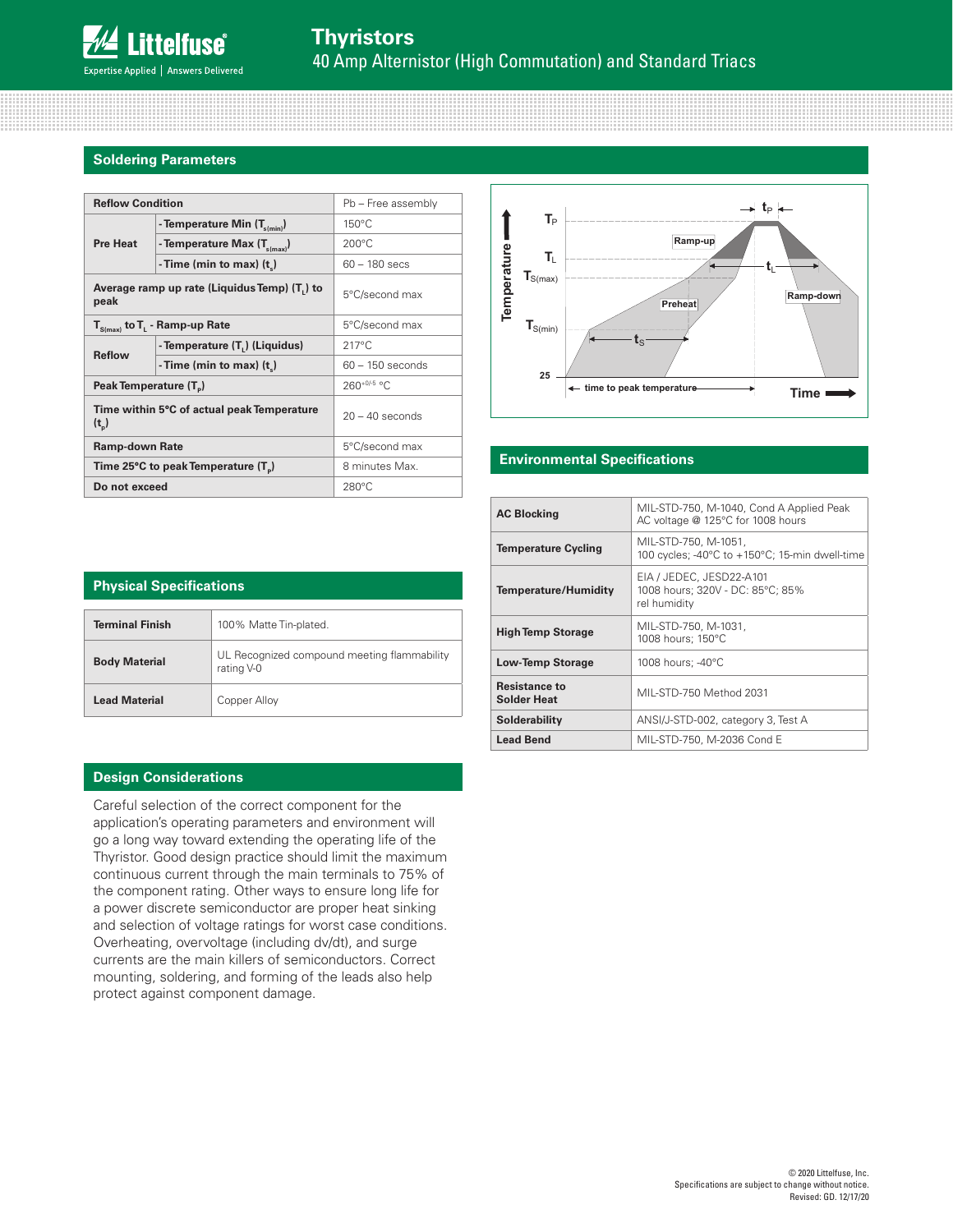mmu

and the contract of the contract of the contract of the contract of the contract of the contract of the contract of

#### **Dimensions — TO-218X (J Package) — Isolated Mounting Tab**



| <b>Dimension</b> |            | <b>Inches</b> |            | <b>Millimeters</b> |
|------------------|------------|---------------|------------|--------------------|
|                  | <b>Min</b> | <b>Max</b>    | <b>Min</b> | <b>Max</b>         |
| $\overline{A}$   | 0.810      | 0.835         | 20.57      | 21.21              |
| B                | 0.610      | 0.630         | 15.49      | 16.00              |
| $\mathsf{C}$     | 0.178      | 0.188         | 4.52       | 4.78               |
| D                | 0.055      | 0.070         | 1.40       | 1.78               |
| E                | 0.487      | 0.497         | 12.37      | 12.62              |
| F                | 0.635      | 0.655         | 16.13      | 16.64              |
| G                | 0.022      | 0.029         | 0.56       | 0.74               |
| н                | 0.075      | 0.095         | 1.91       | 2.41               |
| J                | 0.575      | 0.625         | 14.61      | 15.88              |
| K                | 0.256      | 0.264         | 6.50       | 6.71               |
| L                | 0.220      | 0.228         | 5.58       | 5.79               |
| M                | 0.080      | 0.088         | 2.03       | 2.24               |
| $\mathsf{N}$     | 0.169      | 0.177         | 4.29       | 4.49               |
| P                | 0.034      | 0.042         | 0.86       | 1.07               |
| R                | 0.113      | 0.121         | 2.87       | 3.07               |
| S                | 0.086      | 0.096         | 2.18       | 2.44               |
| T                | 0.156      | 0.166         | 3.96       | 4.22               |
| U                | 0.161      | 0.165         | 4.10       | 4.20               |
| $\vee$           | 0.603      | 0.618         | 15.31      | 15.70              |
| W                | 0.000      | 0.005         | 0.00       | 0.13               |
| X                | 0.003      | 0.012         | 0.07       | 0.30               |
| Y                | 0.028      | 0.032         | 0.71       | 0.81               |
| Z                | 0.085      | 0.095         | 2.17       | 2.42               |

<u> 1111 | 1111 | 1111 | 1111 | 1111 | 1111 | 1111 | 1111 | 1111 | 1111 | 1111 | 1111 | 1111 | 1111 | 1111 | 111</u>

#### **Dimensions — TO-218AC (K Package) — Isolated Mounting Tab**



| <b>Dimension</b> |            | <b>Inches</b> | <b>Millimeters</b> |            |  |
|------------------|------------|---------------|--------------------|------------|--|
|                  | <b>Min</b> | <b>Max</b>    | <b>Min</b>         | <b>Max</b> |  |
| A                | 0.810      | 0.835         | 20.57              | 21.21      |  |
| B                | 0.610      | 0.630         | 15.49              | 16.00      |  |
| C                | 0.178      | 0.188         | 4.52               | 4.78       |  |
| D                | 0.055      | 0.070         | 1.40               | 1.78       |  |
| E                | 0.487      | 0.497         | 12.37              | 12.62      |  |
| F                | 0.635      | 0.655         | 16.13              | 16.64      |  |
| G                | 0.022      | 0.029         | 0.56               | 0.74       |  |
| Н                | 0.075      | 0.095         | 1.91               | 2.41       |  |
| J                | 0.575      | 0.625         | 14.61              | 15.88      |  |
| Κ                | 0.211      | 0.219         | 5.36               | 5.56       |  |
| L                | 0.422      | 0.437         | 10.72              | 11.10      |  |
| M                | 0.058      | 0.068         | 1.47               | 1.73       |  |
| $\mathsf{N}$     | 0.045      | 0.055         | 1.14               | 1.40       |  |
| P                | 0.095      | 0.115         | 2.41               | 2.92       |  |
| $\Omega$         | 0.008      | 0.016         | 0.20               | 0.41       |  |
| R                | 0.008      | 0.016         | 0.20               | 0.41       |  |
| U                | 0.161      | 0.165         | 4.10               | 4.20       |  |
| W                | 0.085      | 0.095         | 2.17               | 2.42       |  |